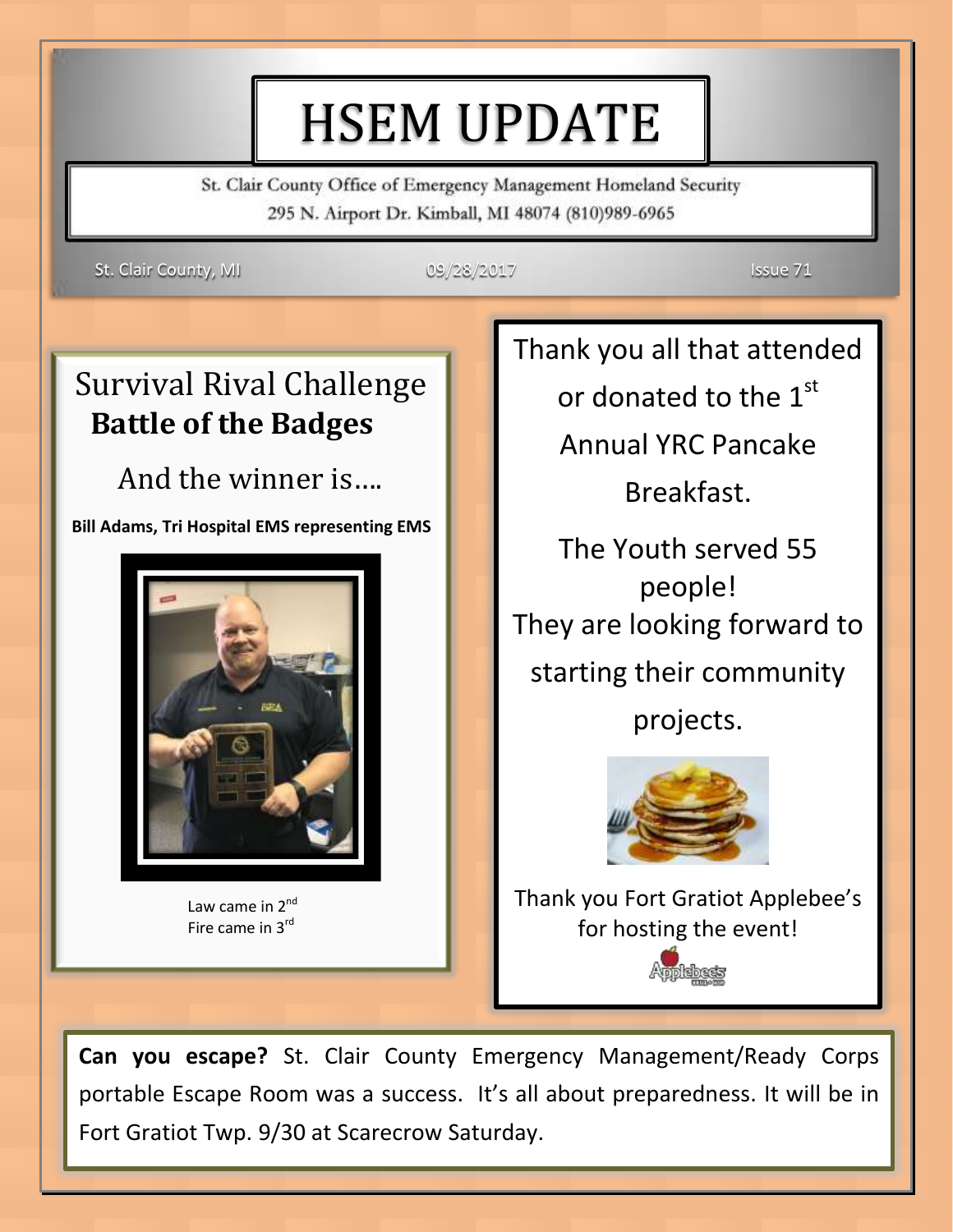

### WEATHER SPOTTER TRAINING

**The National Weather Service will conduct a Winter Weather Spotter Training Class on October 16, 2017, 7:00 p.m. at the St. Clair County Administration Building Auditorium, 200 Grand River, Port Huron**. The National Weather Service and your local Emergency Management Office needs your help. When severe weather and tornadoes hit, volunteer Skywarn spotters assist both the NWS and local law enforcement to issue the necessary warnings to help save lives. In the winter, warnings for winter storms are also issued for the same reason. We need that valuable information that only a spotter can provide to help insure the most accurate and timely warnings, even in the winter.

Topics of discussion will include snow, ice, floods, non-thunderstorm high winds, and dense fog, measuring snowfall, estimating ice accumulation, estimating wind speeds, winter weather definitions, NWS watches, warnings and advisories, winter weather safety, and the 2017-2018 winter outlooks. Please join us.

**Open to the public. There is no charge for the class or obligation to join.**

**Call Julie Wallace at the Office of Emergency Management 989-6965 or email: [jwallace@stclaircounty.org](mailto:jwallace@stclaircounty.org) to register.**

#### **MICIMS Training/Refresher**

 There will be another MICIMS Training October  $17^{th}$  2017 9:00 am - 11:30 am. The course will be at 295 Airport Dr., In Kimball

 If you are in need of a refresher, Email: [pbaunoch@stclaircounty.org](mailto:pbaunoch@stclaircounty.org) to sign up.



#### **Coming Soon: Fire Prevention Week**

**This year's theme is: Every Second Counts: Plan 2 ways out!**

 **Fire Prevention week is October 8th – 14th . There is an interesting history of fire prevention week on the NFPA website:** 

**[http://www.nfpa.org/public](http://www.nfpa.org/public-education/campaigns/fire-prevention-week/about-fire-prevention-week.)[education/campaigns/fire-prevention](http://www.nfpa.org/public-education/campaigns/fire-prevention-week/about-fire-prevention-week.)[week/about-fire-prevention-week.](http://www.nfpa.org/public-education/campaigns/fire-prevention-week/about-fire-prevention-week.)**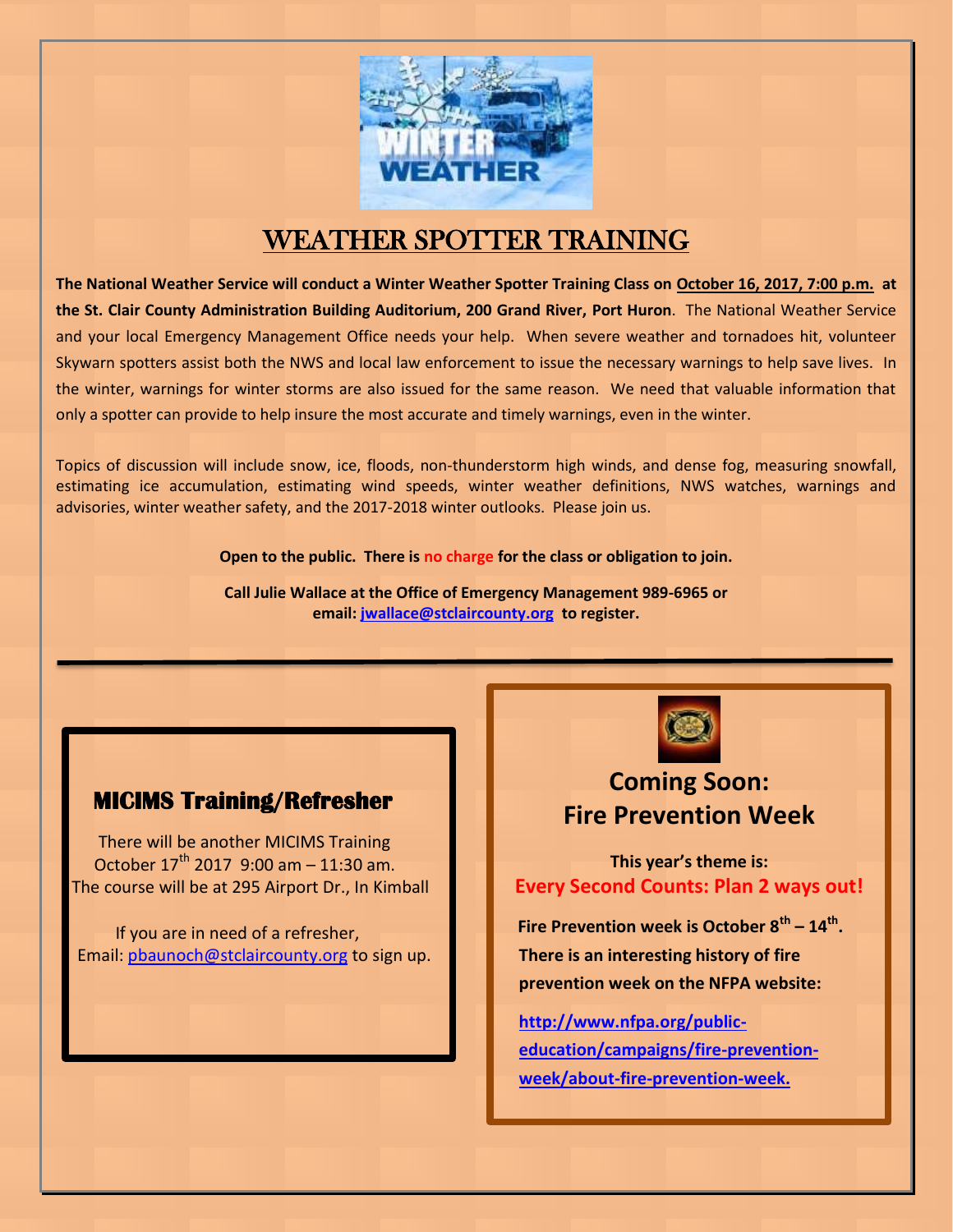#### **Lessons Learned from the recent Hurricanes:**

Many families found that they were not prepared for a disaster of this magnitude. They found that during a disaster is NOT the time to prepare. Many did not have the supplies needed or the resources to get the supplies. The store shelves were empty, the line for fuel was very long, and there was no guarantee that there would be fuel when it was your turn. Some chose to shelter in place and some did not have the resources to evacuate. Whether it was a mobility issue or if they just plain did not know where to go.

These disasters made a lot of people stop and think about how they could prepare for any type disaster event in the future.

Although we don't have hurricanes here, we do have tornados and other severe weather like wind storms, and winter storms. We get power outages and a hazardous material releases or spill is not out of the question. Do you remember the tremors we felt from an earthquake in the past, what if that were more severe?

Here in St. Clair County we like to tell people how to prepare and provide information and resources on our website: [www.bereadystclaircounty.org](http://www.bereadystclaircounty.org/) but are our citizens using this information? We do not know. We try to encourage our citizens to prepare, but ultimately it is your responsibility.

Do you know your neighbors? Could you work together with your neighbors to make sure your neighborhood is prepared in case of a disaster. Every neighbor has a skill; from knowing how to cook to carpentry skills or being an organizer, all of this will help when a disaster strikes. We have a Ready Neighborhood program that could help bring you all together.

Our office is always ready to help you be prepared.



The SCC Homeland Security and Emergency Management submittal a nomination for 2017 FEMA Individual and Community Preparedness Awards and received an honorable mention in the Outstanding Achievement in Youth Preparedness Award category. The nomination focused on the activities of our Youth Readiness Council and volunteers for their effort to promote safety and preparedness for St. Clair County youth.

The 2017 FEMA Individual and Community Preparedness Awards recognizes innovative local practices and achievements by honoring individuals, organizations, and jurisdictions that have made outstanding contributions toward strengthening their community to prepare for, respond to, and recover from a disaster. Additionally, the Awards program helps to generate conversation at the neighborhood level, provides models of preparedness programs, and demonstrates how to implement preparedness programs in any community.

We want to thank our Youth Readiness Council and the great volunteers that participated in training the youth of our county.